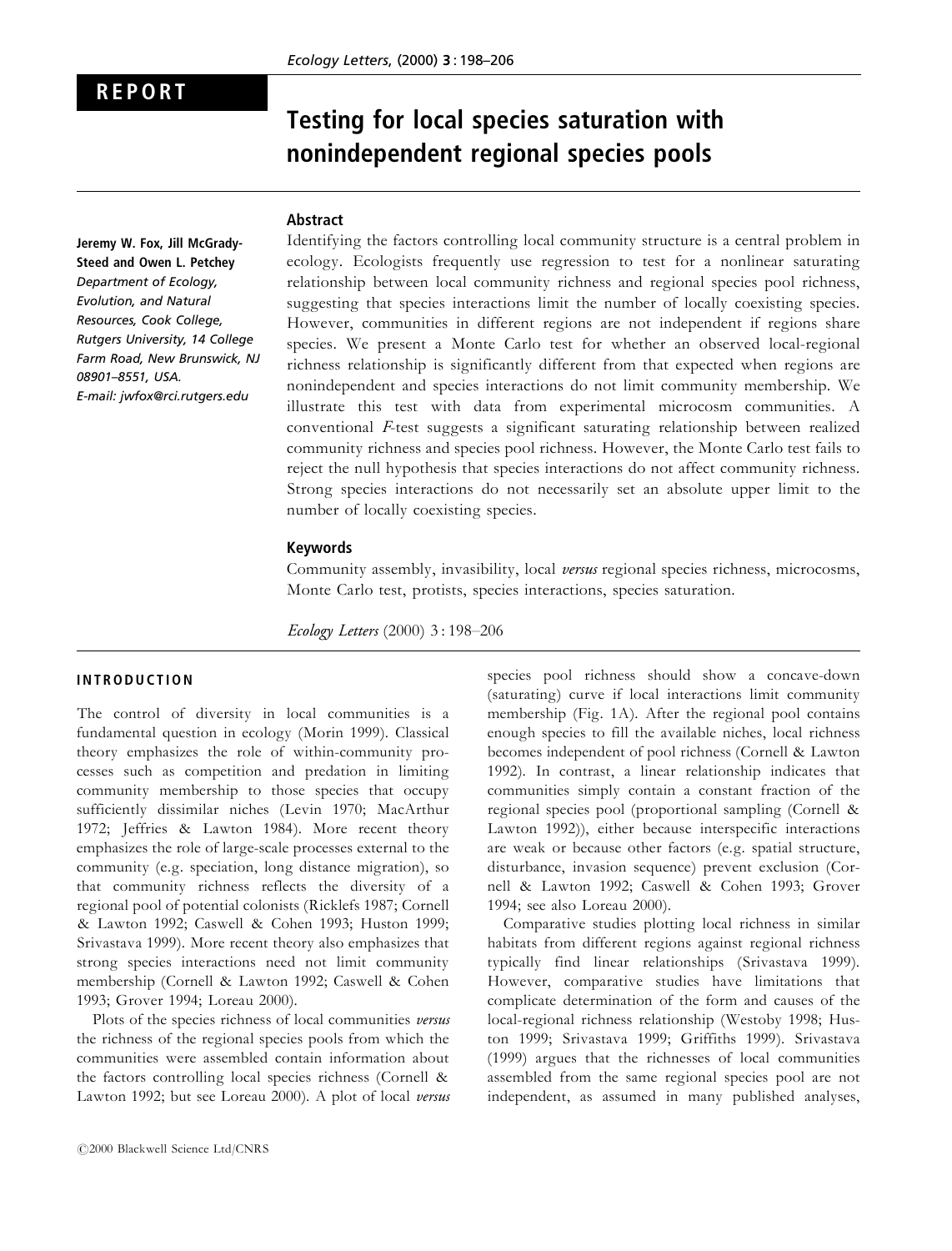

because regional richness is confounded with species pool composition and geographical location (pseudoreplication, Hurlbert 1984). Here we point out that communities in different regions are also nonindependent when regional species pools overlap in species composition. Nonindependent regional species pools invalidate conventional statistical tests for whether a bivariate plot is better-described by a linear or nonlinear regression.

Figure 1 Hypothesized (A) and observed (B, C) relationships between species richness of regional species pools and of local communities assembled from those pools. In (A), the 1:1 line represents the limit of equal local and regional richness (redrawn from Cornell & Lawton 1992). In (B, C), filled circles are data from the experiment of Petchey et al. (1999); open circles are from McGrady-Steed et al. (1997). The regression line (solid line) is given by  $Y = -0.029 + 0.895X - 0.011X^2$ . In (B), dashed lines indicate nonparametric 95% confidence intervals for the estimated value of Y, based on linear regression (see text for details). In (C), dashed lines indicate nonparametric 95% confidence intervals for the estimated value of Y, based on quadratic regression (see text for details).

Consider a number of geographical regional species pools of varying richness but harbouring some of the same species. Assume that all species have the opportunity to colonize all local sites within their regions (colonization limitation is a separate problem not considered here) and that regions and sites do not vary except in the richness and composition of regional species pools. If species do not interact strongly enough to limit community membership, each species has a species-specific probability of persisting at a local site in a region. The richness of a local site results from the probabilistic persistence of each species in the regional pool. Richnesses of local sites in different regions are not independent because, to the extent that the regional species pool overlap, richnesses of local sites in different regions are realizations of the same probabilistic processes. Strong species interactions make species persistence probabilities a function of the number and/or identity of the other species in the regional pool, but do not eliminate nonindependence of regional pools with overlapping compositions. In both cases, species pool richness is confounded with species pool composition.

Nonindependence of sites within regions can be eliminated by averaging richness across sites within regions and plotting mean local richness against regional richness (Srivastava 1999). Nonindependence of sites across regions cannot be eliminated this way. Regional species pools frequently overlap (e.g. Terborgh & Faaborg 1980; Cornell 1985a, b; Griffiths 1997; Hugueny et al. 1997), making correction for nonindependence important for interpreting tests for local species saturation.

Here we describe a Monte Carlo test to account for nonindependence generated by overlapping compositions of regional species pools (Manly 1991). We illustrate this test with data from experimental protist microcosm communities assembled from species pools of varying richness and overlapping composition. Microcosm experiments generate long-term data from real organisms while isolating the influence of nonindependence between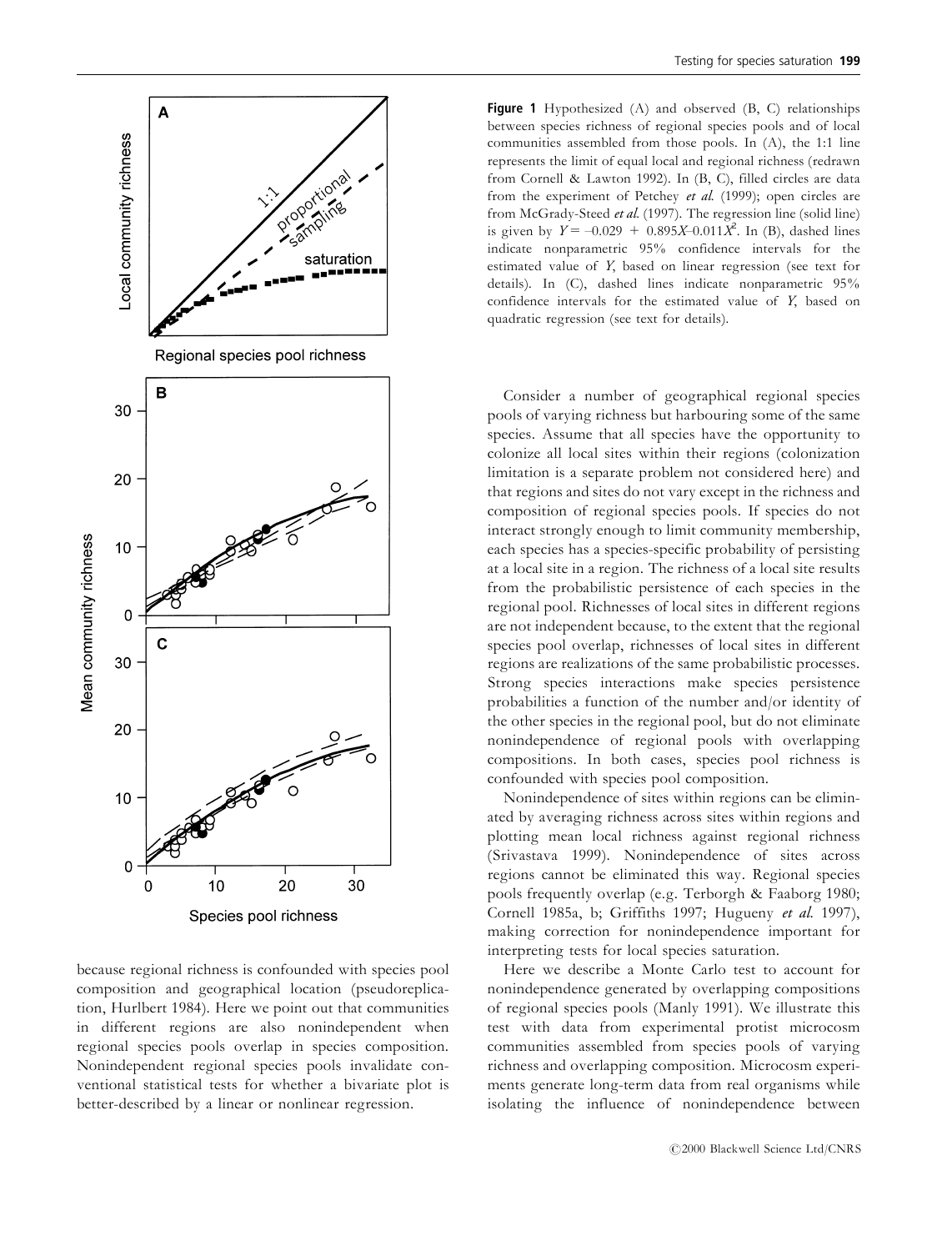regions by excluding many of the factors complicating interpretation of field data (Westoby 1998; Huston 1999; Srivastava 1999)

#### **MATERIALS AND METHODS**

We assembled replicate aquatic communities in laboratory microcosms from species pools of varying richness and composition (McGrady-Steed et al. 1997; Petchey et al. 1999; the two studies used similar methods, so we used data from both). Use of experimental species pools allowed accurate, unambiguous determination of species pool richness and composition, realized local richness and local and regional boundaries. Previous papers report the relationship between species richness and ecosystem function in these communities (McGrady-Steed et al. 1997; Petchey et al. 1999). Here we focus on the relationship between initial (species pool) richness and final (local) richness.

We added bacteria, protists and small metazoans in different species combinations to 250 mL screw-capped Ehrlenmeyer flasks containing 100 mL of nutrient medium (0.56 g of Carolina Biological Supply (Burlington, NC) Protozoan Pellets and 10 g of soil from the Rutgers Display Gardens pond (New Brunswick, NJ) per 3 L of well water) and four wheat seeds. Incubators maintained constant environmental conditions (23°C, 14:10 light:dark cycle (McGrady-Steed et al. 1997) or 22°C, 16:8 light:dark cycle (Petchey et al. 1999)). Weekly replacement of 7% of the medium and bi-weekly replacement of one wheat seed provided supplemental nutrients.

The experiment involved a total of 39 species (Table 1), used to create species pools which initially contained 0 (bacteria only), 3, 4, 5, 10, 12, 15, 20, 25 or 31 species (some contamination occurred; see below). Each species pool contained species from a variety of trophic groups (primary producers, herbivores, bacterivores and predators). Assignment of many heterotrophs to these trophic groups is somewhat arbitrary because many heterotrophs are quite polyphagous (J. McGrady-Steed, personal observation). We isolated all 39 eukaryotic species used in the experiments from the Rutgers Display Garden Pond (New Brunswick, NJ). This was all the protists and protist-sized metazoans we could isolate, grow in the laboratory and tell apart (based on appearance and behaviour) under a dissecting microscope. The need to tell species apart may have biased our experiments against saturation by ensuring some dissimilarity and niche differences among potential competitors. We assigned species to species pools haphazardly, subject to two constraints. First, to ensure a persistent biodiversity gradient, we excluded from the experiment certain voracious predators (Didinium nasutum, Dileptus spp.,

Bursaria spp.) known to interact strongly with many other species (Gause 1934; Luckinbill 1973; O.L. Petchey, unpublished data). This constraint may have biased our experiments against saturation. Second, each herbivore and predator in a pool could consume at least one other eukaryotic species in the pool. This constraint is biologically realistic (without it, herbivores and predators are guaranteed to starve immediately). We emphasize that the second constraint does not guarantee persistence of herbivores and predators (see, for example, the Results and Weatherby et al. 1998). Because of the second constraint and our use of almost all available species in the richest pool, less-rich pools were largely subsets of the richest pool such as might result from species loss across all trophic levels. Other than these two constraints, we made no attempt to ensure that the species in a pool could coexist. The second constraint makes diversity somewhat confounded with species composition and trophic structure (the most depauperate pools lacked predators; Table 1). To minimize confounding, we used several different (but still somewhat overlapping) species combinations to create alternative pools of initially identical richness within the lower portion of the richness gradient (McGrady-Steed et al. 1997; Petchey et al. 1999; Table 1).

We staggered species introductions by trophic level to ensure abundant prey before predator introduction. We restrict our analysis to eukaryotes because all communities shared the same bacterial species pool. Random assignment of species pools to microcosms ensured that any minor habitat variation was not systematically related to pool richness. We assembled five replicate communities from each initial species pool. All species can grow in microcosms, barring exclusion by interspecific interactions, and consequently no species failed to persist due to lack of suitable habitat. The microcosms are small enough for all species to meet and interact, but large enough to potentially contain large populations which persist for hundreds of generations. We estimated realized local species richness after 6 or 7 weeks (representing dozens to hundreds of eukaryote generations) by counting the number of species in a subsample of sufficient volume to allow reliable detection of populations as sparse as  $1-2$ individuals  $mL^{-1}$  (most populations were much denser; McGrady-Steed & Morin 2000). As in other protist microcosm studies, community richness and composition rapidly stabilized, indicating that we were not observing transient properties of community development (McGrady-Steed et al. 1997; Petchey et al. 1999).

Minor contamination by protists that were not part of the initial species pools occurred in some flasks (McGrady-Steed et al. 1997). Most incidents of contamination involved species that were members of other initial species pools (e.g. Ankistrodesmus I was an initial member of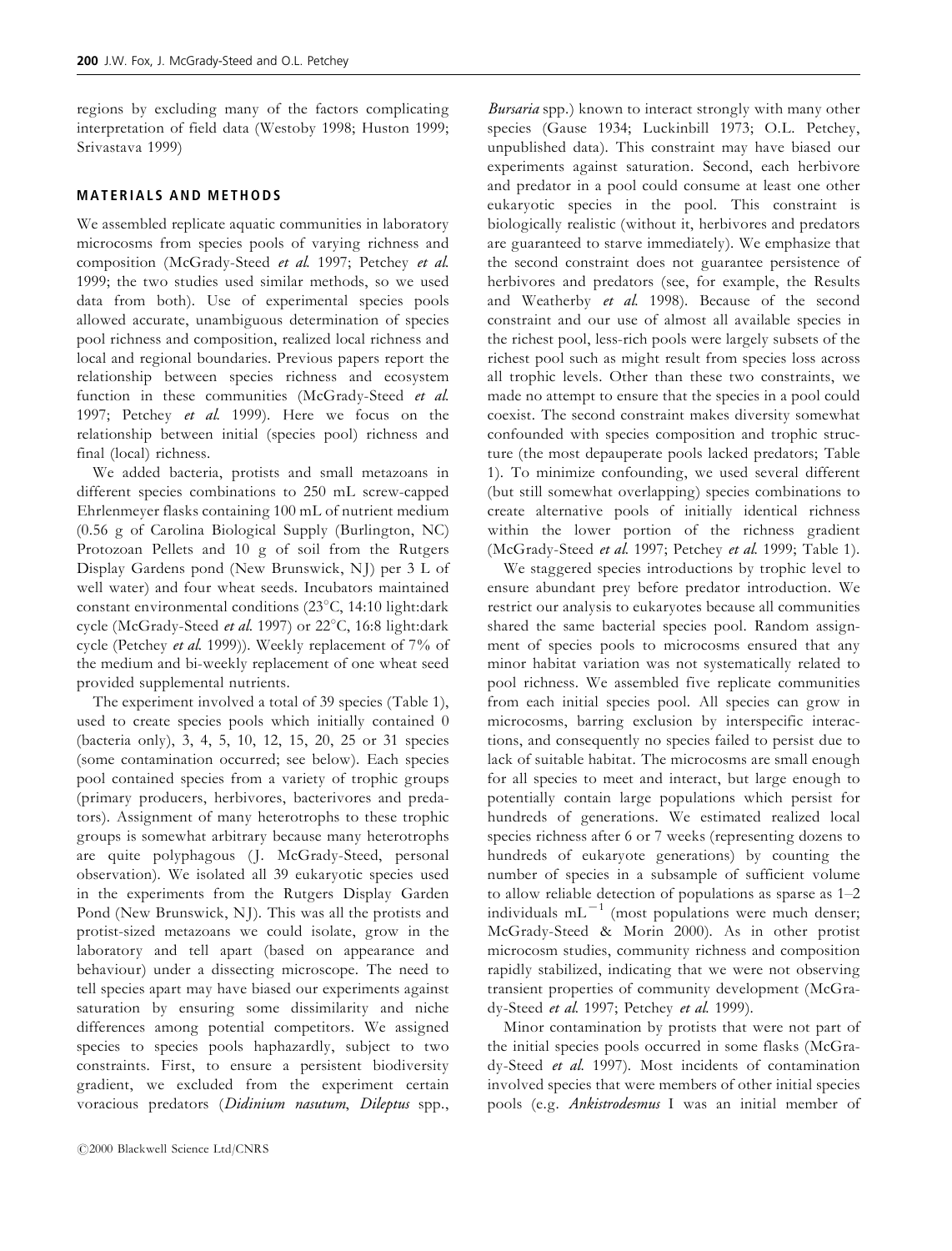| Species               | Species pool richness |                            |              |                |             |                |                |               |              |                |              |                |                |                  |                |              |
|-----------------------|-----------------------|----------------------------|--------------|----------------|-------------|----------------|----------------|---------------|--------------|----------------|--------------|----------------|----------------|------------------|----------------|--------------|
|                       | 3                     | $\overline{4}$             | 5            | 6              | 7           | 8              | 9              | 12            | 14           | 15             | 16           | 17             | 21             | 26               | 27             | 32           |
| Ankistrodesmus I (A)  | $\rm{a}$              | $\mbox{a}\mbox{-}\mbox{c}$ | $\it a$      |                | $a-c$       | $\rm{a}$       | $_{\rm a,c}$   | $a-c$         |              | $\it a$        | $\rm{a}$     |                | $\it a$        | $\it a$          | $\it a$        | $\rm{a}$     |
| Ankistrodesmus II (A) |                       |                            |              |                |             |                | a,b            | $\it a$       |              |                |              |                |                |                  |                |              |
| Chlamydomonas (A)     | $\it a$               |                            | a, b         | $\mathfrak{a}$ | $a-c$       |                | $\rm{a}$       | b,c           | $\rm{a}$     | a,b            | $\rm{a}$     | $\it a$        | a              | $\it a$          | $\it a$        | $\rm{a}$     |
| Diatom sp. I (A)      |                       |                            | $\mathbf{a}$ |                | $a, c-e$    | a              | b              | a,c           | $\rm{a}$     | $\mathbf b$    | $\mathbf{a}$ | $\mathfrak{a}$ | $\mathbf{a}$   |                  |                | $\mathbf{a}$ |
| Diatom sp. II (A)     |                       |                            |              |                | e           |                |                |               |              | $\mathbf b$    |              | $\it a$        |                |                  |                |              |
| Desmid sp. (A)        |                       |                            |              |                |             |                |                |               |              |                |              | $\mathfrak{a}$ |                |                  |                |              |
| Euglena $(A)$         |                       |                            |              |                |             |                |                | a             |              | $\it a$        | $\it a$      |                | a              | $\rm{a}$         | $\rm{a}$       | $\it a$      |
| Netrium (A)           |                       |                            |              |                |             |                |                |               |              | $\mathfrak{a}$ | $\mathbf{a}$ |                | $\mathbf{a}$   |                  |                | $\mathbf{a}$ |
| Phacus $(A)$          |                       |                            |              |                |             |                |                | а             |              |                |              |                |                | $\boldsymbol{a}$ | $\it a$        | a            |
| Peridiunium (A)       |                       |                            |              |                |             |                |                | $\mathfrak a$ |              |                |              |                | $\mathbf{a}$   | $\rm{a}$         | $\mathbf{a}$   | $\mathbf{a}$ |
| Scenedesmus $(A)$     |                       | $\mathbf c$                | b            |                | c,d         | $\it a$        |                | b,c           | $\rm{a}$     | $\it a$        | a            | $\it a$        |                | a                | $\mathfrak{a}$ | a            |
| Staurastrum (A)       |                       |                            |              |                |             |                | $\mathfrak{a}$ | b,c           | $\rm{a}$     | b              |              |                | $\mathfrak{a}$ | $\mathbf{a}$     | $\mathfrak{a}$ | a            |
| Brachionus (H)        |                       | b                          |              |                |             |                |                | $\mathbf b$   |              | $\it a$        | $\rm{a}$     |                |                |                  |                | $\rm{a}$     |
| Frontonia I (H)       |                       | $\mathsf{c}$               |              |                |             |                |                | a,c           |              |                |              | $\it a$        | $\mathbf{a}$   | $\it a$          | $\it a$        | $\mathbf{a}$ |
| Frontonia II (H)      |                       |                            |              |                |             |                |                |               |              | $\mathbf b$    |              |                |                |                  |                |              |
| Hypostome sp. (H)     |                       |                            |              | a              | $\mathbf b$ |                | $\mathbf b$    |               | $\mathbf{a}$ |                |              | $\mathbf{a}$   | $\mathbf{a}$   | $\rm{a}$         | $\it a$        | $\it a$      |
| Stentor I (H)         |                       |                            |              |                |             |                | $\it a$        |               | $\rm{a}$     | b              |              | $\rm{a}$       | $\rm{a}$       | $\it a$          | $\mathfrak{a}$ |              |
| Stylonychia (H)       |                       |                            | $\mathbf b$  |                | $a, c-e$    | $\mathfrak{a}$ |                | $\mathbf b$   |              | $\mathbf b$    |              |                | $\mathbf{a}$   | $\mathbf{a}$     | a              | $\mathbf{a}$ |
| Aspidisca (B)         |                       |                            |              |                |             |                |                |               |              |                |              |                | a              | $\it a$          | $\mathfrak{a}$ | $\rm{a}$     |
| large Amoeba I (B)    |                       |                            |              |                | b,d         | a              | a,b            | b             | $\mathbf{a}$ |                |              |                |                |                  |                |              |
| small Amoeba (B)      |                       | $\mathbf b$                |              | $\rm{a}$       | b,d,e       | $\mathfrak a$  | a,b            | b             | $\rm{a}$     | $\mathbf b$    |              | $\rm{a}$       |                |                  |                |              |
| Coleps (B)            |                       |                            |              |                |             |                |                |               |              |                |              |                |                |                  |                | $\it a$      |
| Colpidium (B)         |                       |                            |              |                | $\rm e$     |                | b              | a,b           | $\rm{a}$     | a,b            | $\it a$      |                | $\rm{a}$       | $\it a$          | $\rm{a}$       | $\it a$      |
| small Colpoda (B)     |                       |                            |              |                |             |                |                |               |              |                |              |                |                | $\rm{a}$         | a              | $\mathbf{a}$ |
| large Colpoda (B)     |                       |                            |              |                |             |                |                |               |              |                |              |                |                | $\rm{a}$         | $\mathfrak{a}$ | a            |
| Halteria (B)          | $\mathbf b$           |                            | $\mathbf{a}$ |                | $\it a$     |                |                | $\mathsf{C}$  |              | $\mathfrak{a}$ | a            | $\mathbf{a}$   | $\mathfrak{a}$ | $\rm{a}$         | $\mathfrak{a}$ | a            |
| Gastrotrich sp. (B)   |                       |                            |              |                |             |                |                | a,c           |              | $\it a$        | $\rm{a}$     |                |                |                  |                | a            |
| Microflagellates (B)  | a, b                  | $a-c$                      | a,b          | a              | $a$ - $e$   | a              | a,b            | b,c           | $\mathbf{a}$ | b              |              | $\mathbf{a}$   | a              | $\rm{a}$         | $\mathbf{a}$   | a            |
| Monostyla (B)         |                       |                            | $\mathbf b$  |                | a,c         |                |                |               | a            |                |              | $\it a$        | a              | $\rm{a}$         | $\it a$        | a            |
| Paramecium sp. (B)    |                       |                            |              |                | d           | $\mathbf{a}$   |                | a,c           |              | a,b            | $\it a$      |                |                | $\rm{a}$         | $\mathfrak{a}$ | $\mathbf{a}$ |
| P. bursaria $(B A)$   |                       |                            |              | $\mathfrak{a}$ |             |                |                |               | $\rm{a}$     |                |              | $\rm{a}$       | a              | $\rm{a}$         | $\it a$        | a            |
| Rotaria (B)           |                       |                            |              |                | $\mathbf b$ |                | a,b            | b,c           | $\mathbf{a}$ | a,b            | a            |                |                | $\rm{a}$         | $\mathfrak{a}$ | $\mathbf{a}$ |
| Spirostomum (B/P)     |                       |                            |              |                |             |                |                | $\mathbf{C}$  |              | $\it a$        | $\rm{a}$     | $\rm{a}$       |                | $\it a$          | $\it a$        | $\it a$      |
| Actinosphaerium (P)   |                       |                            |              | a              |             |                |                |               |              |                |              |                |                |                  |                |              |
| Heliozoa sp. (P)      |                       |                            |              |                |             |                | b              |               | $\mathbf{a}$ | $\mathbf b$    |              |                |                |                  |                |              |
|                       |                       |                            |              |                | e           |                |                |               |              |                |              |                |                | $\it a$          | $\it a$        | a            |
| large Amoeba II (P)   |                       |                            |              |                |             |                |                |               |              | $\mathbf b$    |              |                | $\rm{a}$       |                  | $\it a$        | $\it a$      |
| Oxytricha (P)         |                       |                            |              |                |             |                |                | a             |              |                |              |                | a              | $\it a$          | $\it a$        | a            |
| Stentor II (P)        |                       |                            |              |                |             |                |                | $\mathbf b$   |              | $\rm{a}$       | $\rm{a}$     | $\it a$        | a              | $\rm{a}$         | $\it a$        | $\mathbf{a}$ |
| Urostyla (P)          |                       |                            |              |                |             |                |                |               |              | $\mathbf{a}$   | $\rm{a}$     |                | a              |                  |                | $\rm{a}$     |

Table 1 Compositions of the species pools (see also McGrady-Steed et al. 1997; Petchey et al. 1999)

Capital letter(s) in parentheses following species names identify species trophic group(s): autotrophic producer (A), herbivore (H), bacterivore (B) and predator (P). Lower-case letters a-e indicate the compositions of up to five different species pools containing a given number of species. Species pool richness equals the number of eukaryotic species originally composing the pool, plus any species contaminating the pool. Pools 6, 7e, 15b and 17 comprised the constant-temperature treatment of Petchey et al. (1999); other species pools are from McGrady-Steed et al. (1997).

several species pools, and contaminated the pool that initially contained only bacteria). We defined the actual species pool for each flask as the initial species pool plus any contaminant species observed in any sample from the flask. Different species sometimes contaminated different replicates of the same initial pool, so some actual species pools were replicated less than five times. The final dataset

contained 28 unique species pools of  $3-32$  species, with 1-5 replicate flasks per pool (Table 1).

We plotted mean realized local richness after 6-7 weeks against actual species pool richness and tested for saturation using second-order polynomial (quadratic) regression. Use of mean local richness avoids pseudoreplication arising from nonindependence within regions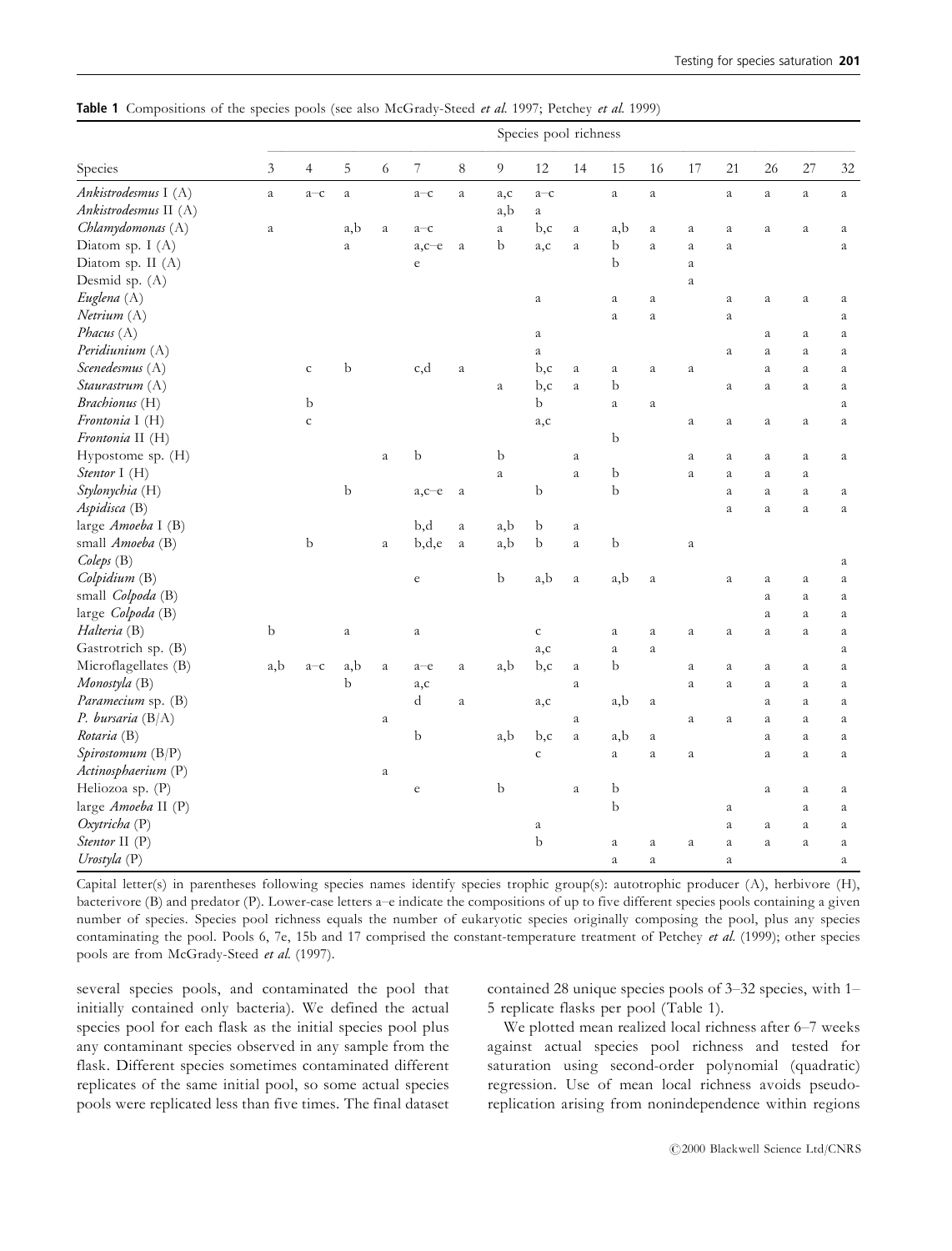(Griffiths 1999; Srivastava 1999). A negative quadratic coefficient that significantly improves model fit indicates saturation (Cresswell et al. 1995). Since we could measure the local-regional richness relationship for very depauperate species pools, we did not force the regression through zero (Cresswell et al. 1995; Griffiths 1999; Srivastava 1999).

Nonindependence of regional pools invalidates the conventional *F*-test for whether the additional parameter of a quadratic regression significantly improves model fit over a linear regression (Hurlbert 1984; Sokal & Rohlf 1994). We used a Monte Carlo randomization procedure (Manly 1991) to generate the *F*-distribution expected under the null hypothesis that each species has a constant, species-specific probability of persisting, so that species interactions (however strong) do not affect community membership. If the null hypothesis is true, a species' persistence probability is estimated by the number of jars in which the species persisted divided by the number of jars to which the species was added (or contaminated). We used the estimated persistence probabilities to construct randomized pseudo-data. To determine whether a species persisted in a flask, we randomly drew a 0 (extinction) or 1 (persistence) from a binomial distribution parameterized by that species' observed persistence probability. Repeating this procedure for each species added to (or contaminating) the flask yielded the realized species richness of the flask. Repeating this procedure for every flask yielded a set of pseudo-data, from which we determined the mean realized richness of the pseduocommunities assembled from each pool. A set of pseudodata had the same 28 species pools, and the same number of replicates assembled from each pool, as the real data. We fit linear and quadratic regressions to the pseudo-data and calculated an *F*-value for the difference in fit. We repeated the entire procedure 1000 times, producing the expected distribution of  $F$ -values under the null hypothesis of constant, independent species persistence probabilities. The observed  $F$ -value is significant at the  $5\%$ level, suggesting species interactions limit community membership, if it is  $\geqslant$  95% of the Monte Carlo *F*-values. We conducted the randomizations and regressions using MathCad Plus 8.0 Professsional Edition for Windows (MathSoft, Inc., Cambridge, MA) running on an IBM PCcompatible computer.

Several species always went extinct, and several always persisted. The randomization procedure treats observed persistence probabilities as estimates of the true probabilities, and the true probabilities are unlikely to equal 0 or 1. We assigned each species that always went extinct a persistence probability of  $1/2n$ , where *n* is the number of jars to which that species was added. Analogously, we assigned species that always persisted a persistence probability of  $1-1/2n$ .

We regard the observed persistence probabilities as estimates of species' mean persistence probabilities. An alternative procedure would take the numbers of times each species persisted as fixed. If a species was added to 10 jars and persisted in five of them, that species would persist in five of those 10 jars in each set of pseudo-data. This alternative procedure conditions the analysis on the observed data. We feel our procedure is more appropriate because persistence in this system is somewhat variable, even in communities of initially identical composition (Lawler 1993; Weatherby et al. 1998). Our procedure is also a more conservative test for saturation because it introduces more variability into the pseudo-data.

To display the results, we compared our observed quadratic regression line to nonparametric 95% confidence intervals for the estimated value of  $Y$  (mean realized community richness) at each value of  $X$  (species pool richness). For any value of  $X$ , we have 1000 pseudoestimates of Y from linear regressions, and 1000 pseudoestimates of Yfrom quadratic regressions. We defined the 95% linear regression confidence interval at any value of  $X$  by the 2.5% and 97.5% percentiles of the distribution of  $1000$  pseudo-estimates of  $Y$  from the linear regressions (Manly 1991). We defined the 95% quadratic regression confidence interval at any value of  $X$  in an analogous way. These confidence intervals facilitate visual comparison of the estimated relationship between local and species pool richness to the average relationship expected under the null hypothesis.

# **RESULTS**

We found a nonlinear saturating relationship between mean realized community richness and species pool richness (Fig. 1B, C). The observed quadratic regression is not contained by the 95% linear regression confidence interval, suggesting a quadratic regression is a better description of the data (Fig. 1B). The observed quadratic regression falls just inside the 95% quadratic regression confidence interval, suggesting that the observed quadratic regression may be consistent with the quadratic relationship expected under the null hypothesis (Fig. 1C).

Linear and quadratic regressions yielded  $R^2 = 0.909$ and  $R^2 = 0.936$ , giving  $F_{1,25} = 10.547$  in a test for additional explained variance (Sokal & Rohlf 1994). With the conventional *F*-distribution, an *F*-value of 10.547 gives  $P = 0.0013$ , indicating the quadratic term significantly improved model fit. However, species pool nonindependence in this dataset altered the F-distribution, biasing a conventional F-test toward finding species saturation (Fig. 2). Correcting for pool nonindependence using the distribution of 1000 Monte Carlo F-values gives  $P = 0.1050$ , indicating that the null hypothesis of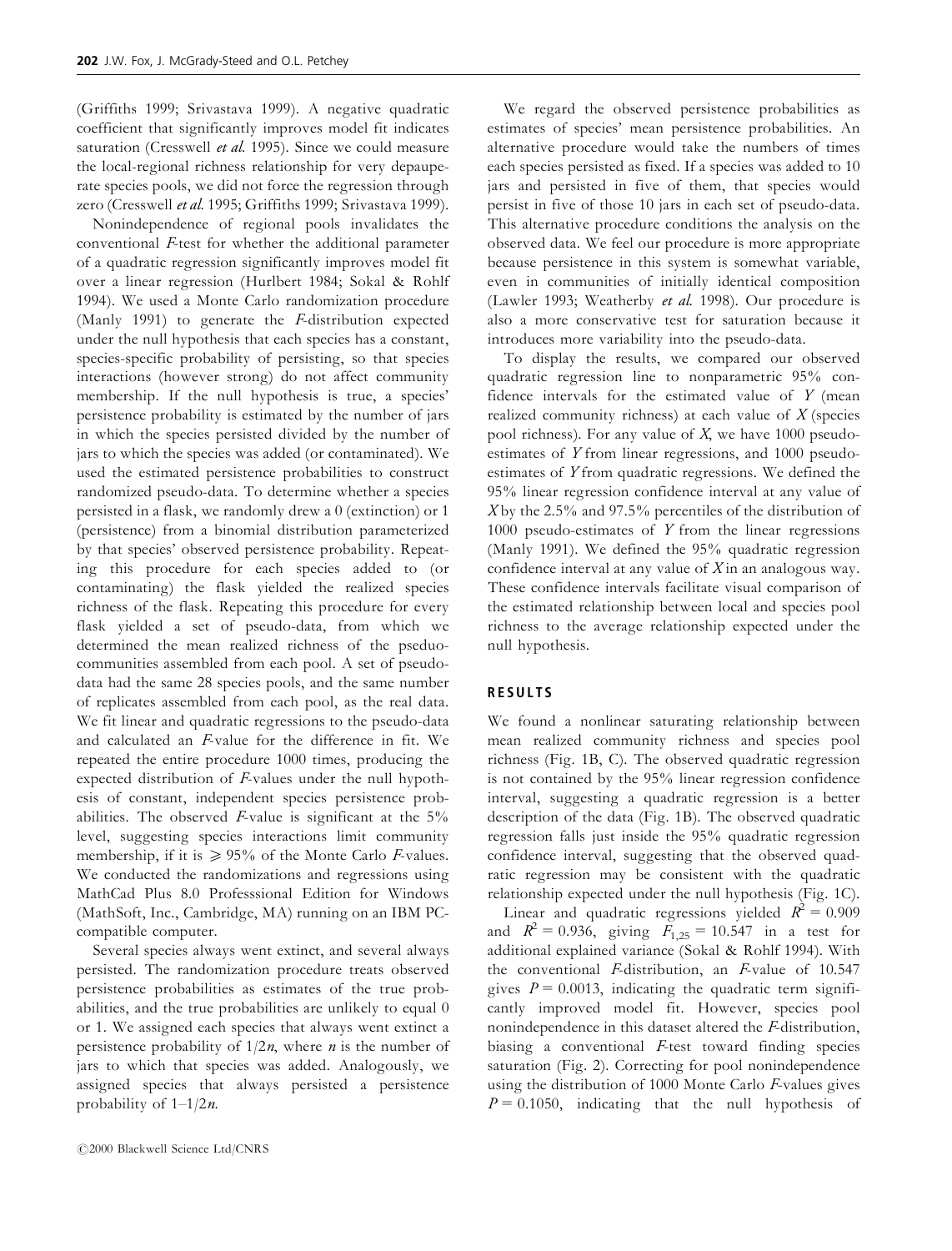constant, independent species persistence probabilities cannot be rejected (Fig. 2).

### **DISCUSSION**

#### **Statistical issues**

Overlapping species pool compositions bias conventional statistical tests of whether a plot of local versus regional species richness is better described by a linear or saturating function. The Monte Carlo test suggested here corrects this common statistical problem. Studies of the local-regional richness relationship frequently treat communities assembled from nonindependent species pools as independent (e.g. Terborgh & Faaborg 1980; Cornell 1985a, b; Griffiths 1997; Hugueny et al. 1997).

We concur with Gotelli & Graves (1995) that using randomized null models to produce patterns that would be expected in the absence of the ecological factor of interest is a useful approach. Our Monte Carlo procedure tests whether observed data deviate significantly from those expected under a null hypothesis of constant, species-specific persistence probabilities. This null hypothesis is a translation of the ecological null hypothesis that species interactions do not affect community membership into statistical terms. Constructing a null hypothesis that excludes the influence of the factor of



**Figure 2** Comparison of the usual *F*-distribution (d.f. = 1, 25; solid line) with the distribution of 1000 pseudo-F-values generated by the Monte Carlo procedure (bars). Vertical dashed lines give the critical *F*-values ( $P = 0.05$ ) for each distribution. The arrow indicates the observed *F*-value for a test of whether quadratic regression (Fig. 1B, C) explains a significantly greater proportion of the variation than a linear regression.

interest while including the influence of other factors is difficult (Gilpin & Diamond 1984; Gotelli & Graves 1995). Our experimental design facilitated construction of this null hypothesis by eliminating a number of factors that would otherwise have had to be modelled as part of the null hypothesis (Huston 1999; Srivastava 1999). Our species pools and local community boundaries were well defined. Communities were physically identical. Species pool richness was defined independently of the composition of local communities. Local communities were large enough to contain viable populations of all species, and were small enough for all species to meet and interact. No species failed to persist due to lack of suitable habitat. We did not have to control for regions of different geographical area. Communities reached compositional equilibrium. A challenge for future comparative studies will be to isolate the effect of species interactions by excluding the influence of confounding factors through the choice of study system and sampling design, or incorporating these factors into the null hypothesis (e.g. Srivastava (1999) shows how to control for variation in region area).

The major drawback of our Monte Carlo test is that observed persistence probabilities may reflect species interactions, and the test may therefore be biased against rejecting the null hypothesis of no species interactions (The Narcissus effect; Colwell & Winkler 1984; Gilpin & Diamond 1984). The observed data appear saturated in part because the richest species pools contained several species that were not members of less-rich pools, and that failed to persist in any jar. The persistence probabilities of these species may be intrinsically small, or merely appear small because the persistence of these species was tested only in challenging, speciose communities. The Monte Carlo test treats these probabilities as intrinsically small, and so fails to reject the null hypothesis of proportional sampling.

Species pool nonindependence biases a conventional Ftest in favour of saturation in our dataset. The overlapping compositions of our species pools makes the expected relationship between local richness and species pool richness slightly curvilinear, even if species do not interact (Fig. 1B, C). Bias in favour of the null hypothesis is also possible (Hurlbert 1984). The direction of bias generated by species pool nonindependence will vary depending on the structure of the data. Whether linear relationships between local and regional richness generally are observed despite, or because, species pool nonindependence is unknown. Simulations exploring the conditions under which species pool nonindependence biases conventional  $F$ -tests for or against the null hypothesis would be useful.

Our Monte Carlo test focuses on correcting for nonindependence of communities in different regions.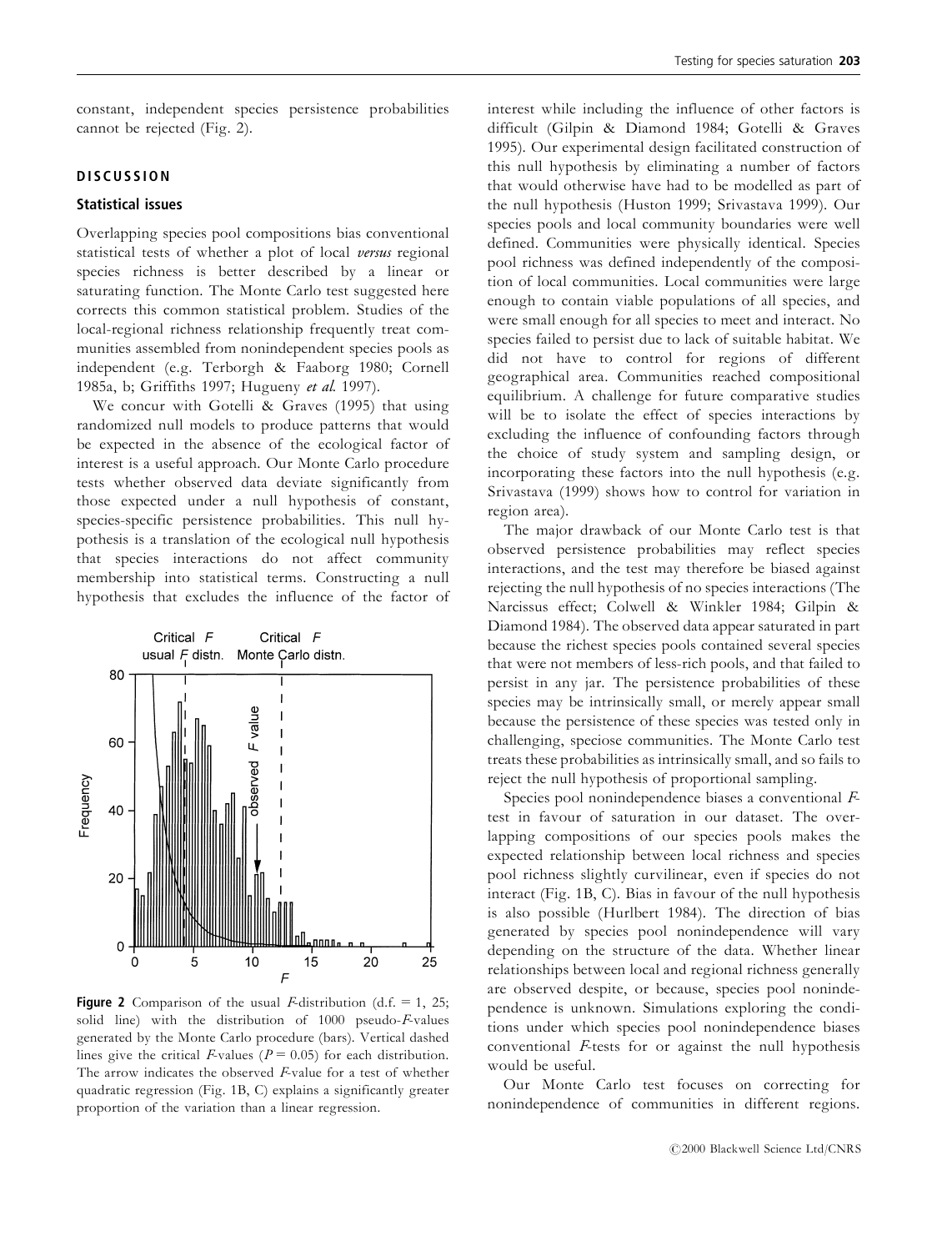Caley & Schluter (1998) and Srivastava (1999) focus on the nonindependence of communities within the same region. In principle, our Monte Carlo procedure also could be used to correct for nonindependence within regions by omitting the step of averaging realized local richness across sites within regions. This would increase the degrees of freedom for the F-test for saturation, but also increase the variability of the pseudo-data. This use of the Monte Carlo procedure is most attractive in the (common) cases where the regional species pools are not completely known, and nearby local communities may or may not have been assembled from the same species pool. In these cases, nearby communities are often assumed to share the same regional species pool only because the pools cannot be defined more precisely. Using the Monte Carlo procedure to correct for within-pool nonindependence seems less well motivated when replicate communities are assembled experimentally from known species pools, since standard statistics already provide a way to correct for within-pool nonindependence in this case. The use of randomization tests to correct for within-pool nonindependence deserves further study. Comparisons of the power of within-pool averaging and our randomization test to detect known relationships in simulated data would be especially valuable.

Correcting for the statistical problems created by overlapping species pools is particularly important in light of ecological interpretation problems often created by using nonoverlapping species pools. Hugueny et al. (1997) argue that regions with nonoverlapping species pools should not be combined in a single analysis when the regions occupy different continents and have different evolutionary histories. Analysing data from different continents also increases the likelihood of confounding regional richness with physical differences between regions (Srivastava 1999).

#### **Ecological issues**

Our results emphasize that interaction strength and the local-regional richness relationship may be unrelated to one another. Abundant independent evidence indicates strong species interactions and community saturation in our flasks. Strong species interactions resulting in reduced abundances and extinctions are common in protist microcosm studies, although unlike our study, many other studies purposefully choose species known to interact strongly (e.g. Gause 1934; Vandermeer 1969; Lawler 1993; Weatherby et al. 1998). In our study, communities assembled from richer species pools exhibited density compensation and resisted invasion by Euplotes sp. (McGrady-Steed et al. 1997; McGrady-Steed & Morin 2000). Invasibility experiments are the most

direct test of whether species interactions limit community membership. Despite strong independent evidence for saturation, our Monte Carlo test failed to reject the null hypothesis of constant, independent persistence probabilities, and perhaps more importantly, visual inspection of our local-regional richness relationship indicates only a small deviation from linearity (Fig. 1B). Failure to find a strongly concave-down relationship between local and regional richness in this system suggests that such relationships are unlikely to be found in field datasets, even when species interactions are strong. We had many more regional pools (and thus much greater statistical power) than most datasets, and our experimental approach eliminated many potential confounding factors (Huston 1999; Srivastava 1999). Our microcosms also lacked many of the mitigating factors that can prevent species interactions from limiting community membership (e.g. disturbance (Caswell & Cohen 1993), spatial structure (Shorrocks & Rosewell 1986; Armstrong 1989; Holyoak & Lawler 1996; Tilman & Kareiva 1997), invasion sequence (Grover 1994)). Communities of strong interactors may not produce a detectable, strongly concavedown relationship between local and regional richness.

Our results are consistent with recent theory questioning any connection between species interactions and the local-regional richness relationship, but this theory is controversial. Loreau (2000) argues that species interactions only limit local community membership relative to a given species pool. More speciose communities will not necessarily resist novel invaders (i.e. species not part of the original pool) any more than less speciose communities. Although stable coexistence requires niche differences (Chesson & Huntly 1997), local richness will not necessarily reach an upper limit independent of changes in the species pool unless there is an absolute limiting similarity (Abrams 1983; Loreau 2000). Contrary to Loreau (2000), community assembly simulations typically find (or strongly suggest) an absolute upper limit to local richness (Case 1990; Law & Morton 1996; Morton & Law 1997). However, these findings may not be robust (Levine & D'Antonio 1999). All simulation studies to date have assembled resident communities from species pools of varying richness and then tested community invasibility with invaders drawn from the same species pool as residents, or with invader and resident interaction strengths drawn from the same distribution (Levine & D'Antonion 1999). Whether more speciose communities tend to resist truly novel invaders is unknown and deserves further empirical and theoretical study. Testing community invasibility with many different invaders could reveal the relationship between invader success and the traits of resident and invader species (McGrady-Steed et al. 1997; Law et al. 2000).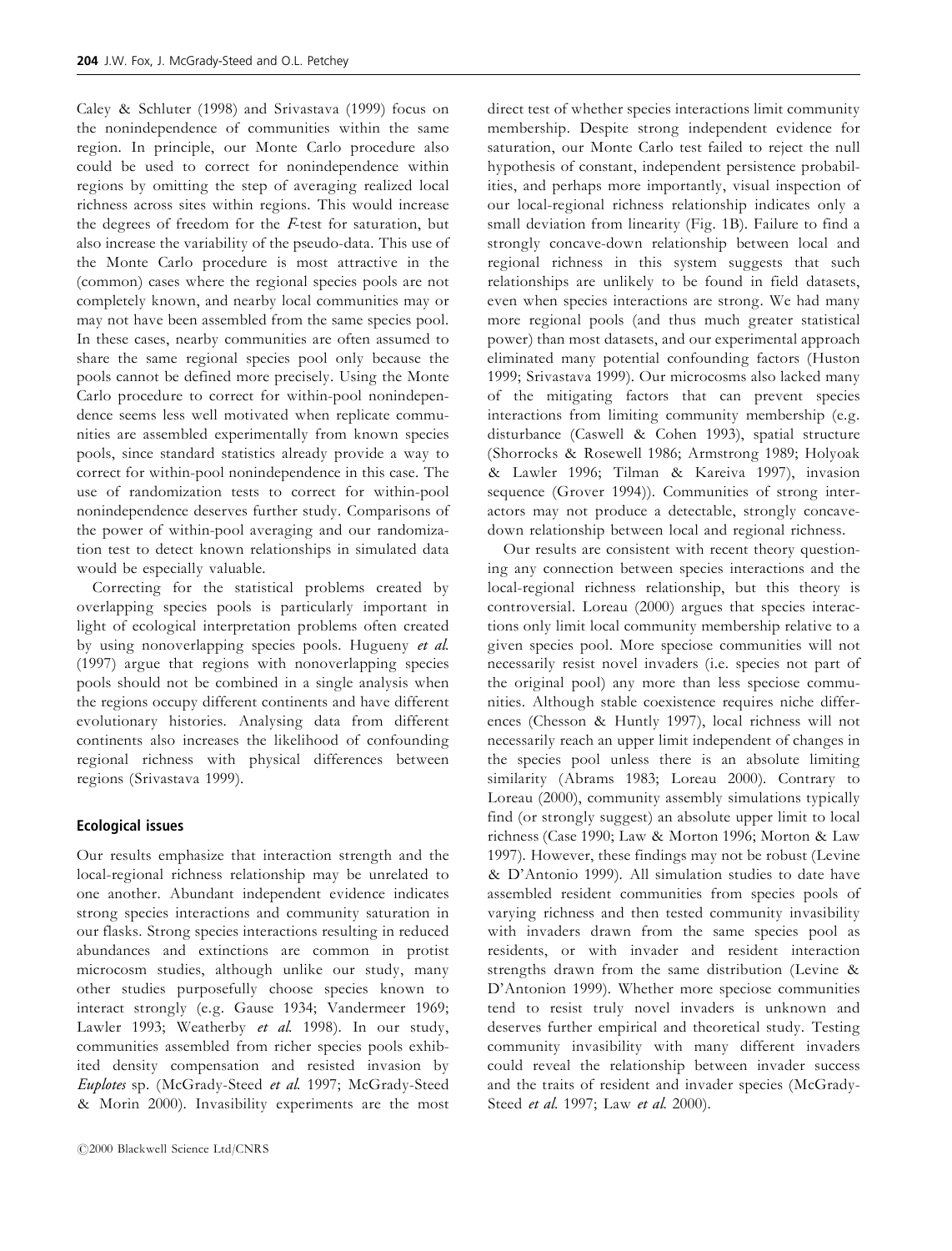We tested for saturation at the whole-community level, while most studies test for saturation only within guilds of similar species (Srivastava 1999). Some authors argue that only species within guilds compete, so combining multiple guilds in a single analysis dilutes the effects of within-guild competition (Gilpin & Diamond 1984). This ignores the potential for predation, and indirect effects other than exploitative competition (e.g. apparent competition, longer-chain indirect effects), to limit community membership (Holt 1977; Yodzis 1988; Menge 1995; Morton & Law 1997). Given the scarcity of data on indirect effects in most systems, the idea that only intraguild competition limits community membership should be treated as a hypothesis rather than an assumption. This hypothesis is difficult to test with our data because many of our heterotrophs are quite polyphagous and assigning them to guilds is somewhat arbitrary.

#### CONCLUSIONS

The Monte Carlo test suggested here corrects a widespread statistical difficulty in many published localregional richness analyses. We urge continued development of null models making quantitative predictions about the expected form of the local-regional richness relationship at different scales in the absence of strong species interactions (Cornell & Lawton 1992; Gotelli & Graves 1995; Huston 1999; Srivastava 1999; Loreau 2000). Because it will always be difficult to statistically separate the effects of species interactions from other effects, independent evidence for (or against) saturation is crucial. Experimental introductions of novel species into communities of varying richness provide the strongest evidence of whether species interactions produce saturation. Understanding the control of diversity remains an important fundamental problem in community ecology.

#### **ACKNOWLEDGEMENTS**

P.J. Morin, H. Stevens, Z. Long, T. Blackburn, H. Cornell, P. Warren, and M. Loreau commented on earlier versions of this work, and P. Smouse provided wisdom on Monte Carlo tests. We thank J. Grover and three anonymous reviewers for helpful criticisms and suggestions, particularly the reviewer who alerted us to regional nonindependence and suggested a randomization test. We thank the National Science Foundation for financial support through grant DEB-9806427 to P.J.M. and T. Casey. J. M-S. received additional support from NSF grant DEB-9424494 to P.J.M. and T.C. J.W.F. received support from a Rutgers University Hoffman-LaRoche Fellowship.

### **REFERENCES**

- Abrams, P.A. (1983). The theory of limiting similarity. Annu. Rev. Ecol. Syst., 14, 359-376.
- Armstrong, R.A. (1989). Competition, seed predation, and species coexistence. *J. Theor. Biol.*, 141, 191-194.
- Caley, M.J. & Schluter, D. (1998). The relationship between local and regional diversity: reply. *Ecology*, 79, 1827–1829.
- Case, T.J. (1990). Invasion resistance arises in strongly interacting species-rich model competition communities. Proc. Natl. Acad. Sci. USA, 87, 9610-9614.
- Caswell, H. & Cohen, J.E. (1993). Local and regional regulation of species-area relations: a patch-occupancy model. In: Species Diversity in Ecological Communities (eds Ricklefs, R.E. & Schluter, D.). University of Chicago Press, Chicago, pp. 99–107.
- Chesson, P. & Huntly, N. (1997). The roles of harsh and fluctuating conditions in the dynamics of ecological communities. Am. Nat., 150, 519-553.
- Colwell, R.K. & Winkler, D.W. (1984). A null model for null models. In: Ecological Communities: Conceptual Issues and the Evidence (eds Strong, D.R., Simberloff, D., Abele, L.G. & Thistle, A.B.). Princeton University Press, Princeton, pp. 297-315.
- Cornell, H.V. (1985a). Local and regional richness of cynipine gall wasps on Californian oaks. Ecology, 66, 1247-1260.
- Cornell, H.V. (1985b). Species assemblages of cynipid gall wasps are not saturated. Am. Nat., 126, 565-569.
- Cornell, H.V. & Lawton, J.H. (1992). Species interactions, local and regional processes, and limits to the richness of ecological communities: a theoretical perspective. *J. Anim. Ecol.*, 61, 1-12.
- Cresswell, J.E., Vidal-Martinez, V.M. & Crichton, N.J. (1995). The investigation of saturation in the species richness of communities: some comments on methodology. Oikos, 72,  $301 - 304$ .
- Gause, G.F. (1934). The Struggle for Existence. Williams & Wilkins, Baltimore.
- Gilpin, M.E. & Diamond, J.M. (1984). Are species cooccurences on islands non-random, and are null hypotheses useful in community ecology?. In: Ecological Communities: Conceptual Issues and the Evidence (eds Strong, D.R., Simberloff, D., Abele, L.G. & Thistle, A.B.). Princeton University Press, Princeton, pp. 297-315.
- Gotelli, N.J. & Graves, G.R. (1995). Null Models in Ecology. Smithsonian Institution Press, Washington, D.C.
- Griffiths, D. (1997). Local and regional species richness in North American lacustrine fish. J. Anim. Ecol., 66, 49-56.
- Griffiths, D. (1999). On investigating local-regional richness relationships. *J. Anim. Ecol.*, 68, 1051-1055.
- Grover, J.P. (1994). Assembly rules for communities of nutrient-limited plants and specialist herbivores. Am. Nat., 143, 258-282.
- Holt, R.D. (1977). Predation, apparent competition, and the structure of prey communities. Theor. Popul. Biol., 12, 197-229.
- Hugueny, B., Tito de Morais, L., Mérigoux, S., de Mérona, B. & Ponton, D. (1997). The relationship between local and regional species richness: comparing biotas with different evolutionary histories. Oikos, 80, 583-587.
- Hurlbert, S.H. (1984). Pseudoreplication and the design of ecological field experiments. Ecol. Monogr., 54, 187-211.
- Holyoak, M. & Lawler, S.P. (1996). Persistence of an extinctionprone predator-prey interaction through metapopulation dynamics. Ecology, 77, 1867-1879.